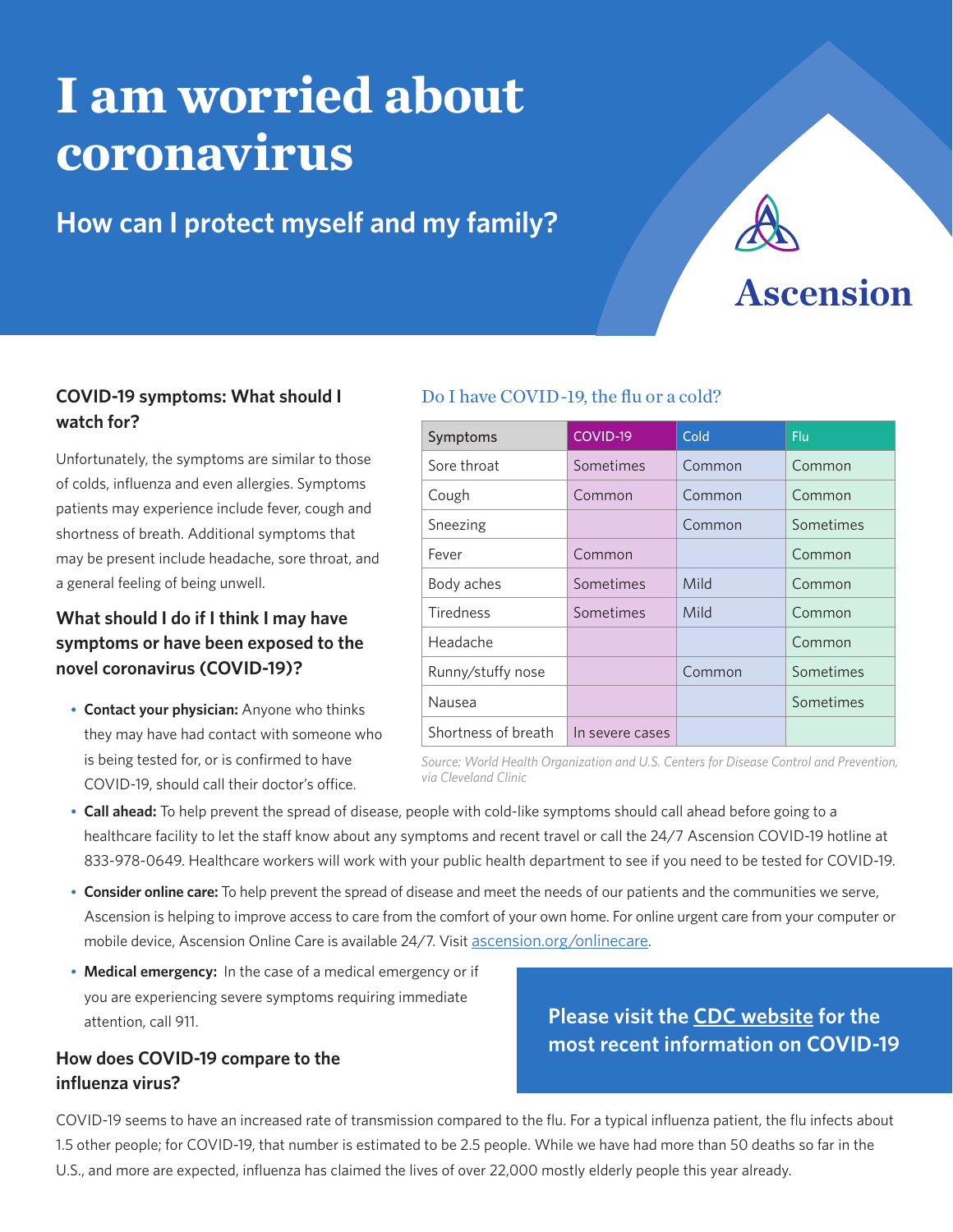

#### **How is COVID-19 infection spread?**

According to the Centers for Disease Control and Prevention (CDC), the virus is spread through respiratory droplets when an infected person coughs or sneezes. These respiratory droplets, many microscopic, can travel up to six feet and come in contact with the nose, eyes or mouth of another person. Another possible source of spread is that these droplets land on a surface or object, and are transferred by touch to the nose, eyes or mouth. Individuals who are infected take from 2-14 days before they show symptoms.

#### **Can children get COVID-19?**

Yes, but the estimated risk in this age group is much less than the adult population. Also, children tend to have generally milder presentations of this disease. Only about 2 percent of cases worldwide are in children and 97 percent of those cases are mild. There is little known related to what role children play in the transmission of this disease to others.

#### **How long can the virus live on surfaces, and how long can it infect me?**

This is somewhat unknown, but estimates vary by the surface type. There is one study published in The New England Journal of Medicine that looked at this issue. The researchers found that the virus could be detected for up to three hours in the air; one day on cardboard; and a few days on plastic and steel. It is unclear how long it would remain able to actually infect someone, even if detected.

The CDC says that there is no evidence that you can get COVID-19 through food. And the risk of getting COVID-19 transmission from packages is very low.

#### Tips on preventing COVID-19





**Avoid public gatherings**



**Avoid handshakes**



**Stay away from those who are sick**